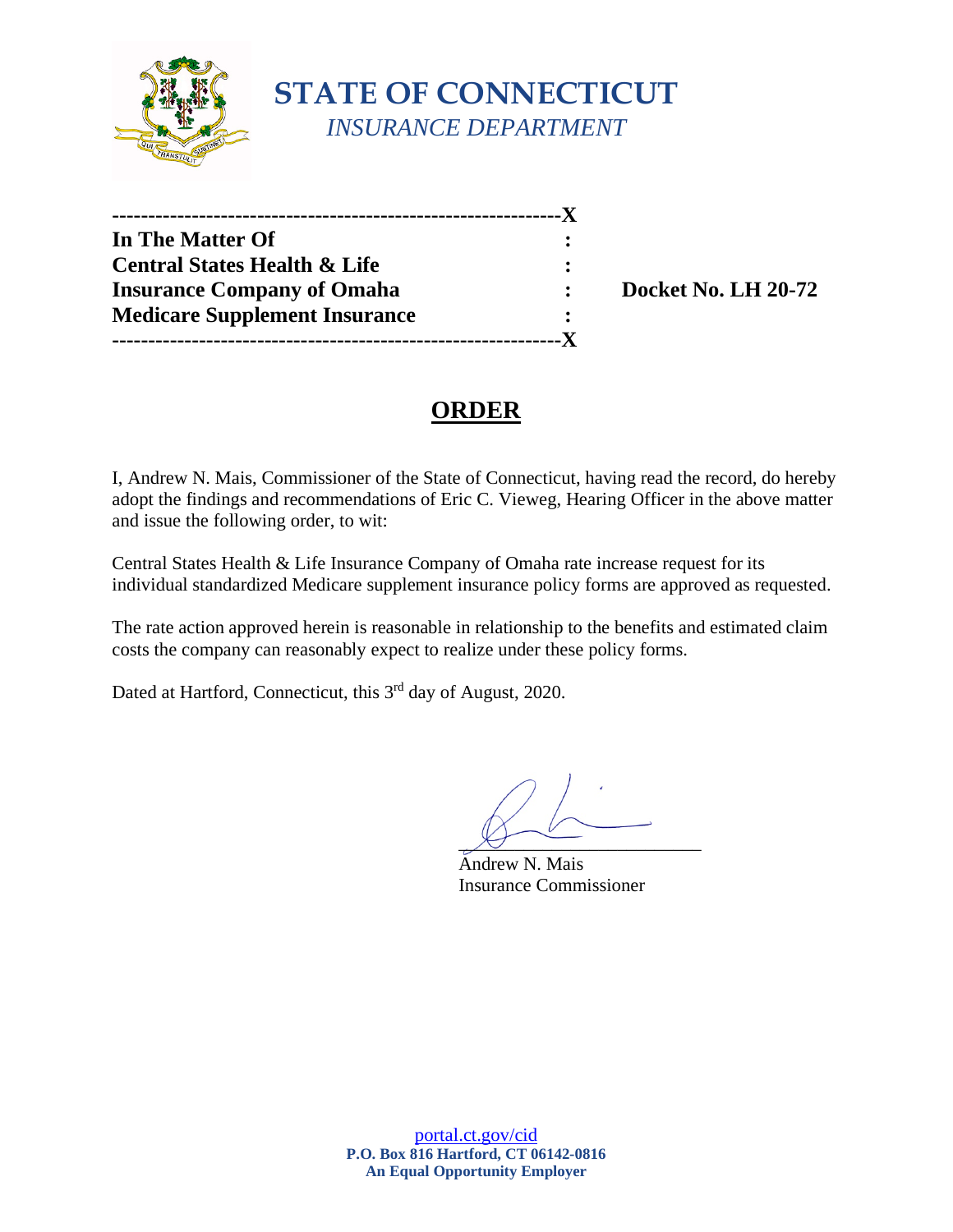

**STATE OF CONNECTICUT** *INSURANCE DEPARTMENT*

| -------------------------------         |           |  |
|-----------------------------------------|-----------|--|
| In The Matter Of                        |           |  |
| <b>Central States Health &amp; Life</b> | :         |  |
| <b>Insurance Company of Omaha</b>       | $\bullet$ |  |
| <b>Medicare Supplement Insurance</b>    | ٠         |  |
| -------------------------------         |           |  |

**Insurance Company of Omaha : Docket No. LH 20-72** 

# **PROPOSED FINAL DECISION**

### **I. INTRODUCTION**

The Insurance Commissioner of the State of Connecticut is empowered to review rates charged for individual and group Medicare supplement policies sold to any resident of this State who is eligible for Medicare. The source for this regulatory authority is contained in Chapter 700c and Section 38a-495a of the Connecticut General Statutes.

After due notice, a hearing was held at the Insurance Department in Hartford, CT on Thursday, July 23, 2020, to consider whether or not the rate increases requested by Central States Health & Life Insurance Company of Omaha on its Individual Medicare supplement insurance business should be approved.

No members from the general public attended the hearing.

No company representatives from Central States Health & Life Insurance Company of Omaha attended the hearing.

The hearing was conducted in accordance with the requirements of Section 38a-474, Connecticut General Statutes, the Uniform Administrative Procedures Act, Chapter 54 of Section 38a-8-1 et seq. of the Regulations of Connecticut State Agencies.

A Medicare supplement policy is a private health insurance policy sold on an individual or group basis, which provides benefits that are additional to the benefits provided by Medicare. For many years Medicare supplement policies have been highly regulated under both state and federal law to protect the interests of persons eligible for Medicare who depend on these policies to provide additional coverage for the costs of health care.

Effective December 1, 2005, Connecticut amended its program of standardized Medicare supplement policies in accordance with Section 38a-496a of the Connecticut General Statutes, and Sections 38a-495a-1 through 38a-495a-21 of the Regulations of Connecticut Agencies. This program, which conforms to federal requirements, provides a "core"

> [portal.ct.gov/cid](https://portal.ct.gov/cid) **P.O. Box 816 Hartford, CT 06142-0816 An Equal Opportunity Employer**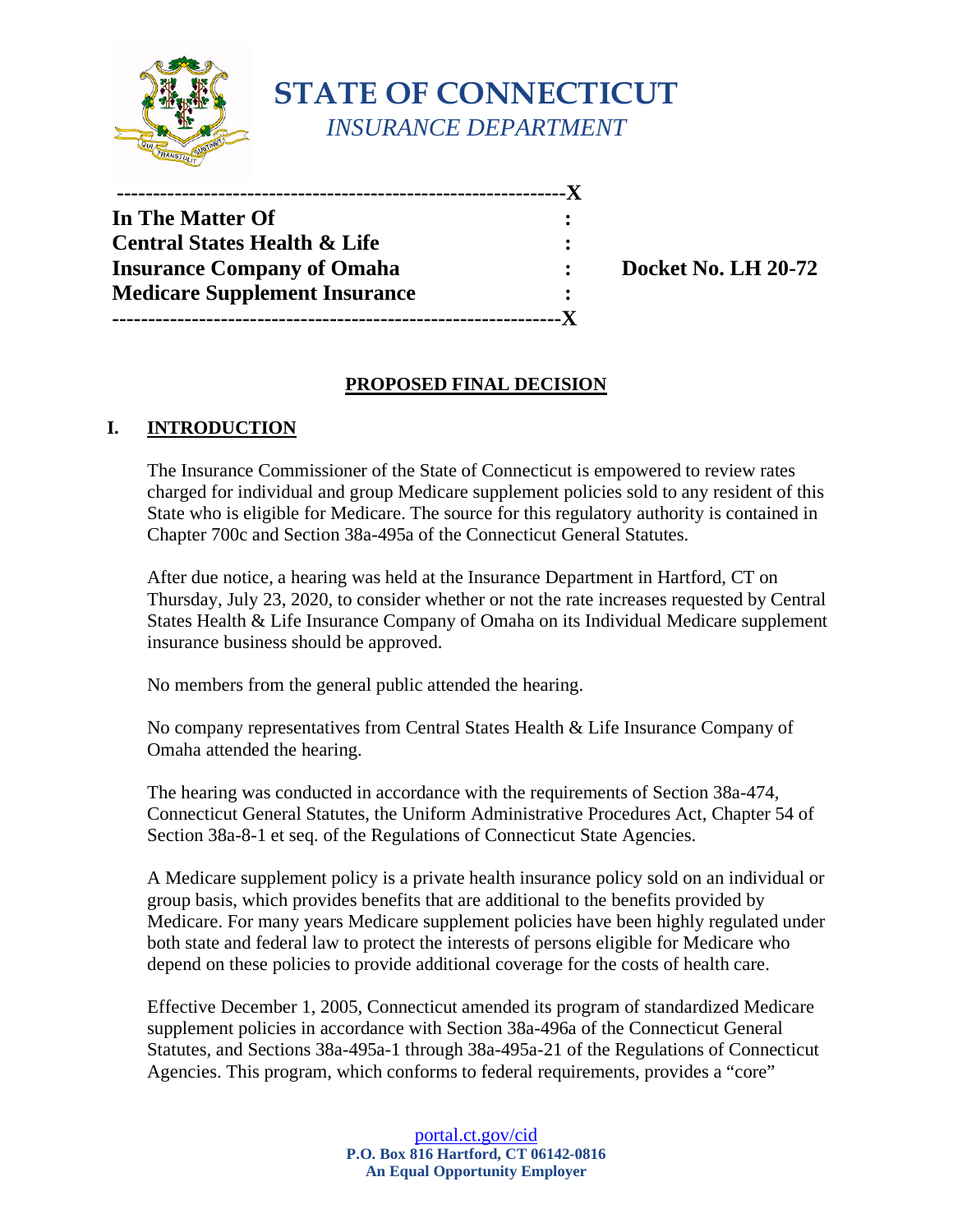package of benefits known as Plan A. Insurers may also offer any one or more of eleven other plans (Plans B through N).

Effective January 1, 2006, in accordance with Section 38a-495c of the Connecticut General Statutes (as amended by Public Act 05-20) premiums for all Medicare supplement policies in the state must use community rating. Rates for Plans A through N must be computed without regard to age, gender, previous claims history or the medical condition of any person covered by a Medicare supplement policy or certificate.

The statute provides that coverage under Plans A through N may not be denied on the basis of age, gender, previous claims history or the medical condition of any covered person. Insurers may exclude benefits for losses incurred within six months from the effective date of coverage based on a pre-existing condition.

Effective October 1, 1998, carriers that offer Plan B or Plan C must make these plans as well as Plan A, available to all persons eligible for Medicare by reason of disability.

Insurers must also make the necessary arrangements to receive notice of all claims paid by Medicare for their insureds so that supplement benefits can be computed and paid without requiring insureds to file claim forms for such benefits. This process of direct notice and automatic claims payment is commonly referred to as "piggybacking" or "crossover".

Sections 38a-495 and 38a-522 of the Connecticut General Statutes, and Section 38a-495a-10 of the Regulations of Connecticut Agencies, state that individual and group Medicare supplement policies must have anticipated loss ratios of 65% and 75%, respectively. Under Sections 38a-495-7 and 38a-495a-10 of the Regulations of Connecticut Agencies, filings for rate increases must demonstrate that actual and expected losses in relation to premiums meet these standards, and anticipated loss ratios for the entire future period for which the requested premiums are calculated to provide coverage must be expected to equal or exceed the appropriate loss ratio standard.

Section 38a-473 of the Connecticut General Statutes provides that no insurer may incorporate in its rates for Medicare supplement policies factors for expenses that exceed 150% of the average expense ratio for that insurer's entire written premium for all lines of health insurance for the previous calendar year.

# **II. FINDING OF FACT**

After reviewing the exhibits entered into the record of this proceeding, the testimony of the witnesses, and utilizing the experience, technical competence and specialized knowledge of the Insurance Department, the undersigned makes the following findings of fact:

1. Central States Health & Life Company of Omaha (CSO) has requested a 5% rate increase on all of its individual standardized Medicare supplement plans , Plan A through Plan G (Form S25 through S31).